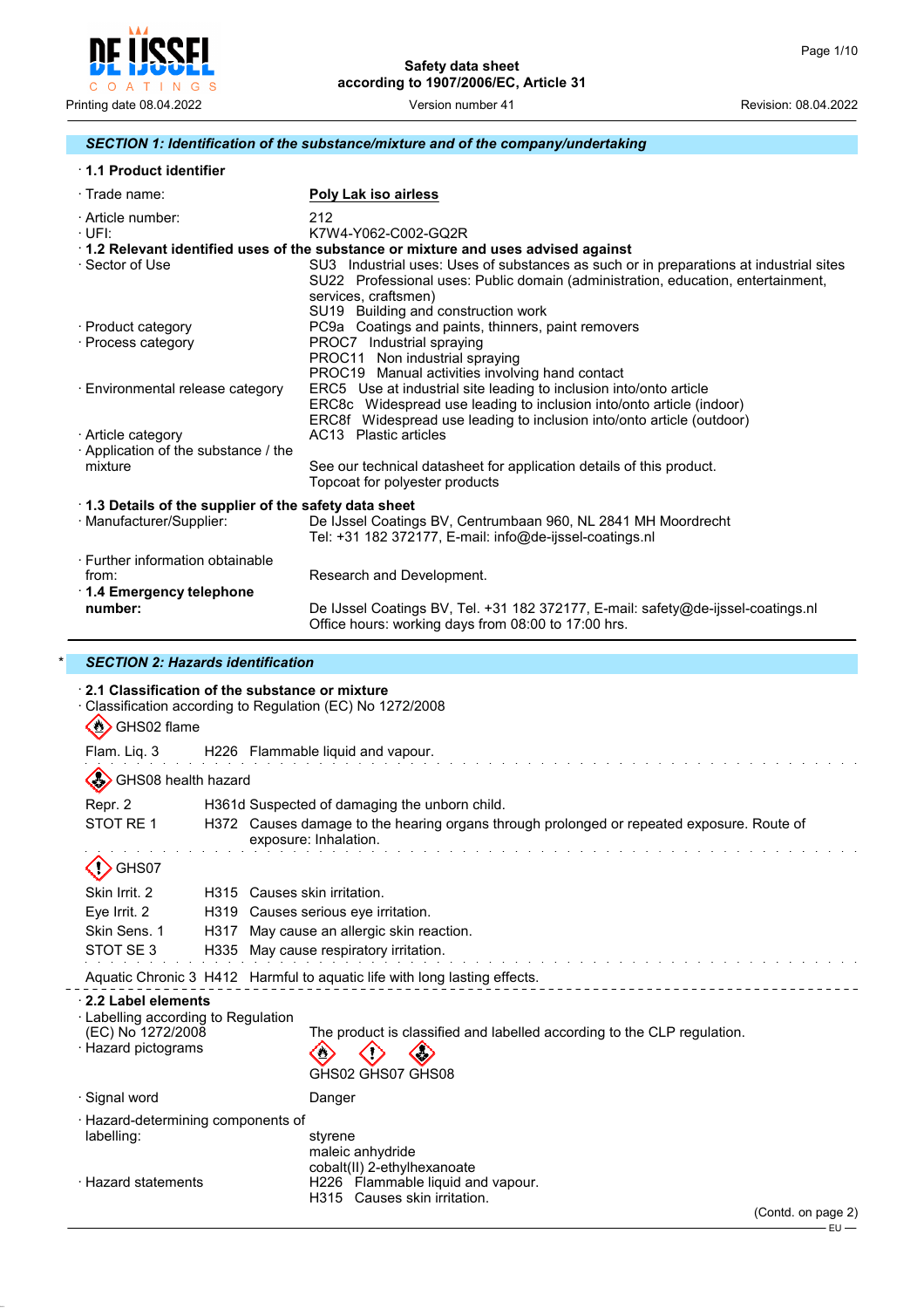

```
Trade name: Poly Lak iso airless
```

|                                      | (Contd. of page 1)                                                                                                          |
|--------------------------------------|-----------------------------------------------------------------------------------------------------------------------------|
|                                      | H319 Causes serious eye irritation.                                                                                         |
|                                      | H317 May cause an allergic skin reaction.                                                                                   |
|                                      | H361d Suspected of damaging the unborn child.                                                                               |
|                                      | H335 May cause respiratory irritation.                                                                                      |
|                                      | Causes damage to the hearing organs through prolonged or repeated exposure.<br>H372                                         |
|                                      | Route of exposure: Inhalation.                                                                                              |
|                                      | H412 Harmful to aquatic life with long lasting effects.                                                                     |
| · Precautionary statements           | Keep away from heat, hot surfaces, sparks, open flames and other<br>P210                                                    |
|                                      | ignition sources. No smoking.                                                                                               |
|                                      | Do not breathe dust/fume/gas/mist/vapours/spray.<br>P260                                                                    |
|                                      | P303+P361+P353 IF ON SKIN (or hair): Take off immediately all contaminated clothing.                                        |
|                                      | Rinse skin with water [or shower].                                                                                          |
|                                      | P305+P351+P338 IF IN EYES: Rinse cautiously with water for several minutes.                                                 |
|                                      | Remove contact lenses, if present and easy to do. Continue rinsing.                                                         |
|                                      | P405<br>Store locked up.                                                                                                    |
|                                      | P <sub>501</sub><br>Dispose of contents/container in accordance with local/regional/<br>national/international regulations. |
| · Additional information:            | EUH211 Warning! Hazardous respirable droplets may be formed when sprayed. Do not                                            |
|                                      | breathe spray or mist.                                                                                                      |
| 2.3 Other hazards                    |                                                                                                                             |
| · Results of PBT and vPvB assessment |                                                                                                                             |
| $\cdot$ PBT:                         | Not applicable.                                                                                                             |

· vPvB: Not applicable.

# *SECTION 3: Composition/information on ingredients*

#### · **3.2 Chemical characterisation: Mixtures**

| · Description:                                                                                  | Mixture of substances listed below with nonhazardous additions.                                                                                                                                                                |               |
|-------------------------------------------------------------------------------------------------|--------------------------------------------------------------------------------------------------------------------------------------------------------------------------------------------------------------------------------|---------------|
| · Dangerous components:                                                                         |                                                                                                                                                                                                                                |               |
| CAS: 100-42-5<br>EINECS: 202-851-5<br>Index number: 601-026-00-01<br>Reg.nr.: 01-2119457861-32  | styrene<br>Elam. Liq. 3, H226; Sepr. 2, H361d; STOT RE 1, H372; Asp. Tox. 1, H304;<br>$\bigcirc$ Acute Tox. 4, H332; Skin Irrit. 2, H315; Eye Irrit. 2, H319; STOT SE 3, H335;<br>Aquatic Chronic 3, H412                      | $25 - 50%$    |
| CAS: 13463-67-7<br>EINECS: 236-675-5<br>Index number: 022-006-00-2<br>Reg.nr.: 01-2119489379-17 | titanium dioxide<br>$\bigotimes$ Carc. 2, H351                                                                                                                                                                                 | $10 - 25%$    |
| CAS: 136-52-7<br>EINECS: 205-250-6<br>Reg.nr.: 01-21195-24678-29                                | cobalt(II) 2-ethylhexanoate<br>Repr. 1A, H360Fd; $\Diamond$ Aquatic Acute 1, H400; $\Diamond$ Eye Irrit. 2, H319; Skin<br>Sens. 1A, H317; Aquatic Chronic 3, H412                                                              | $0.1 - 0.5\%$ |
| CAS: 108-31-6<br>EINECS: 203-571-6<br>Index number: 607-096-00-91<br>Reg.nr.: 01-2119472428-31  | maleic anhydride<br>Resp. Sens. 1, H334; STOT RE 1, H372; $\leftrightarrow$ Skin Corr. 1B, H314; $\leftrightarrow$ Acute<br>Tox. 4, H302; Skin Sens. 1, H317<br>Specific concentration limit: Skin Sens. 1A; H317: C ≥ 0.001 % | $\leq 0.1\%$  |
| · Additional information:                                                                       | For the wording of the listed hazard phrases refer to section 16.                                                                                                                                                              |               |

## *SECTION 4: First aid measures*

| 4.1 Description of first aid measures                      |                                                                                                                                      |
|------------------------------------------------------------|--------------------------------------------------------------------------------------------------------------------------------------|
| · General information:                                     | Immediately remove any clothing soiled by the product.                                                                               |
|                                                            | Symptoms of poisoning may even occur after several hours; therefore medical<br>observation for at least 48 hours after the accident. |
| · After inhalation:                                        | Supply fresh air and to be sure call for a doctor.                                                                                   |
|                                                            | In case of unconsciousness place patient stably in side position for transportation.                                                 |
| · After skin contact:                                      | Immediately wash with water and soap and rinse thoroughly.                                                                           |
| ⋅ After eye contact:                                       | Rinse opened eye for several minutes under running water. If symptoms persist, consult<br>a doctor.                                  |
| · After swallowing:                                        | If symptoms persist consult doctor.                                                                                                  |
| 4.2 Most important symptoms<br>and effects, both acute and |                                                                                                                                      |
| delayed                                                    | No further relevant information available.                                                                                           |
|                                                            | (Contd. on page 3)                                                                                                                   |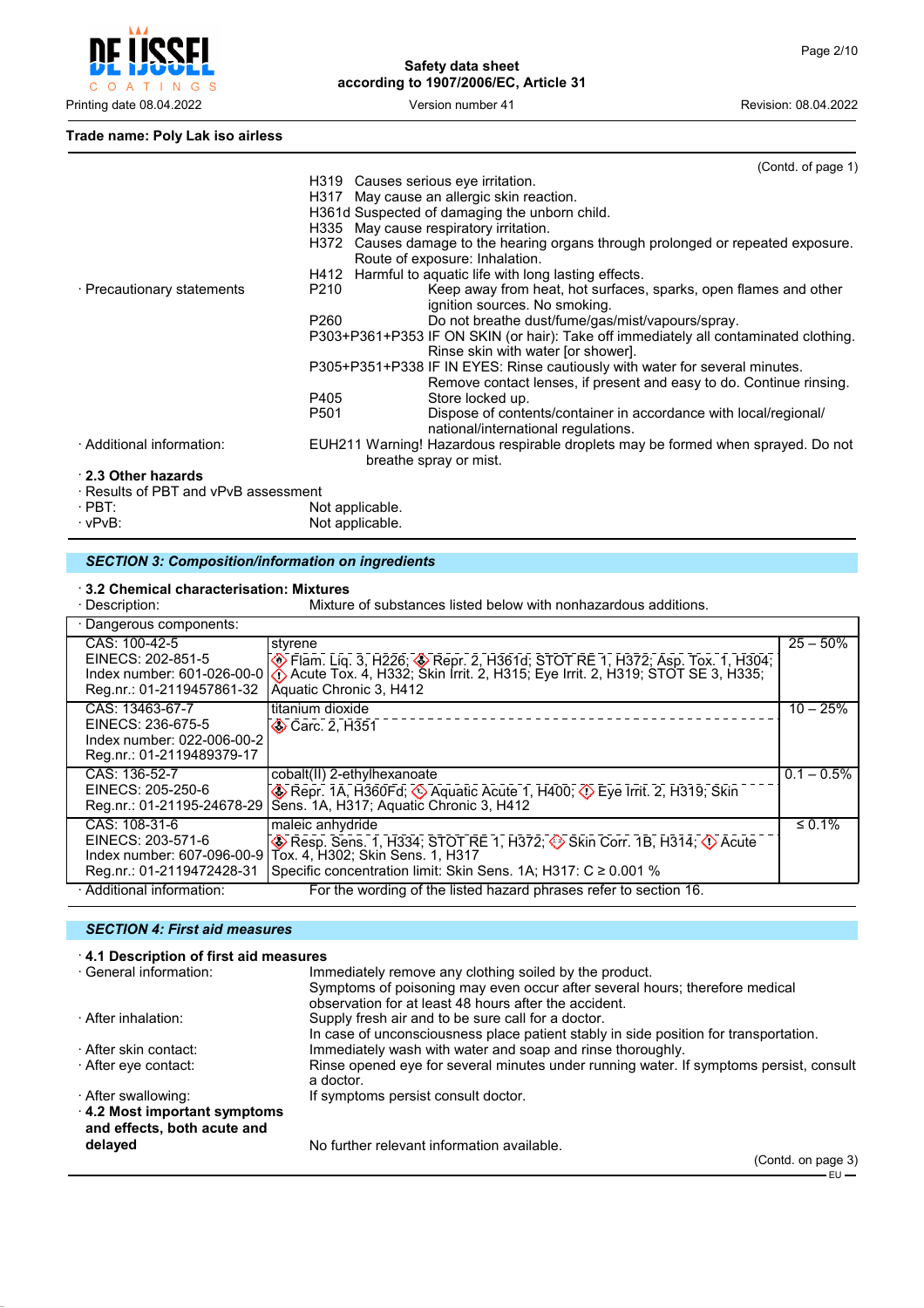POFI Į C O A T I N G S

**Safety data sheet according to 1907/2006/EC, Article 31**

Printing date 08.04.2022 **Version number 41** Version number 41 Revision: 08.04.2022

(Contd. of page 2)

#### **Trade name: Poly Lak iso airless**

| 4.3 Indication of any immediate<br>medical attention and special                                          |                                                                                                                                                                                                                    |  |  |  |
|-----------------------------------------------------------------------------------------------------------|--------------------------------------------------------------------------------------------------------------------------------------------------------------------------------------------------------------------|--|--|--|
| treatment needed                                                                                          | No further relevant information available.                                                                                                                                                                         |  |  |  |
| <b>SECTION 5: Firefighting measures</b>                                                                   |                                                                                                                                                                                                                    |  |  |  |
| 5.1 Extinguishing media<br>· Suitable extinguishing agents:                                               | CO2 or powder. Fight larger fires with alcohol resistant foam.                                                                                                                                                     |  |  |  |
| · For safety reasons unsuitable<br>extinguishing agents:                                                  | Water with full jet                                                                                                                                                                                                |  |  |  |
| · 5.2 Special hazards arising from<br>the substance or mixture<br>· 5.3 Advice for firefighters           | During heating or in case of fire poisonous gases are produced.                                                                                                                                                    |  |  |  |
| · Protective equipment:                                                                                   | Mouth respiratory protective device.                                                                                                                                                                               |  |  |  |
| <b>SECTION 6: Accidental release measures</b>                                                             |                                                                                                                                                                                                                    |  |  |  |
| 6.1 Personal precautions,<br>protective equipment and                                                     |                                                                                                                                                                                                                    |  |  |  |
| emergency procedures<br>6.2 Environmental precautions:                                                    | Mount respiratory protective device.<br>Wear protective equipment. Keep unprotected persons away.<br>Do not allow product to reach sewage system or any water course.                                              |  |  |  |
|                                                                                                           | Inform respective authorities in case of seepage into water course or sewage system.<br>Do not allow to enter sewers/ surface or ground water.                                                                     |  |  |  |
| $\cdot$ 6.3 Methods and material for<br>containment and cleaning up:                                      | Absorb with liquid-binding material (sand, diatomite, acid binders, universal binders,<br>sawdust).                                                                                                                |  |  |  |
| ⋅6.4 Reference to other sections                                                                          | Dispose contaminated material as waste according to item 13.<br>Ensure adequate ventilation.<br>See Section 7 for information on safe handling.<br>See Section 8 for information on personal protection equipment. |  |  |  |
|                                                                                                           | See Section 13 for disposal information.                                                                                                                                                                           |  |  |  |
| <b>SECTION 7: Handling and storage</b>                                                                    |                                                                                                                                                                                                                    |  |  |  |
| $\cdot$ 7.1 Precautions for safe<br>handling                                                              | Ensure good ventilation/exhaustion at the workplace.<br>Open and handle receptacle with care.<br>Prevent formation of aerosols.                                                                                    |  |  |  |
| · Information about fire - and<br>explosion protection:                                                   | Keep ignition sources away - Do not smoke.<br>Protect against electrostatic charges.<br>Keep respiratory protective device available.                                                                              |  |  |  |
| .7.2 Conditions for safe storage, including any incompatibilities                                         |                                                                                                                                                                                                                    |  |  |  |
| · Storage:<br>· Requirements to be met by<br>storerooms and receptacles:                                  | No special requirements.                                                                                                                                                                                           |  |  |  |
| · Information about storage in one<br>common storage facility:<br>· Further information about storage     | Not required.                                                                                                                                                                                                      |  |  |  |
| conditions:<br>· Recommended storage                                                                      | Keep container tightly sealed.                                                                                                                                                                                     |  |  |  |
| temperature:<br>.7.3 Specific end use(s)                                                                  | $5 - 30$<br>No further relevant information available.                                                                                                                                                             |  |  |  |
| <b>SECTION 8: Exposure controls/personal protection</b>                                                   |                                                                                                                                                                                                                    |  |  |  |
| 8.1 Control parameters                                                                                    |                                                                                                                                                                                                                    |  |  |  |
| · Additional information about<br>design of technical facilities:<br>· Ingredients with limit values that | No further data; see item 7.                                                                                                                                                                                       |  |  |  |
| require monitoring at the<br>workplace:                                                                   |                                                                                                                                                                                                                    |  |  |  |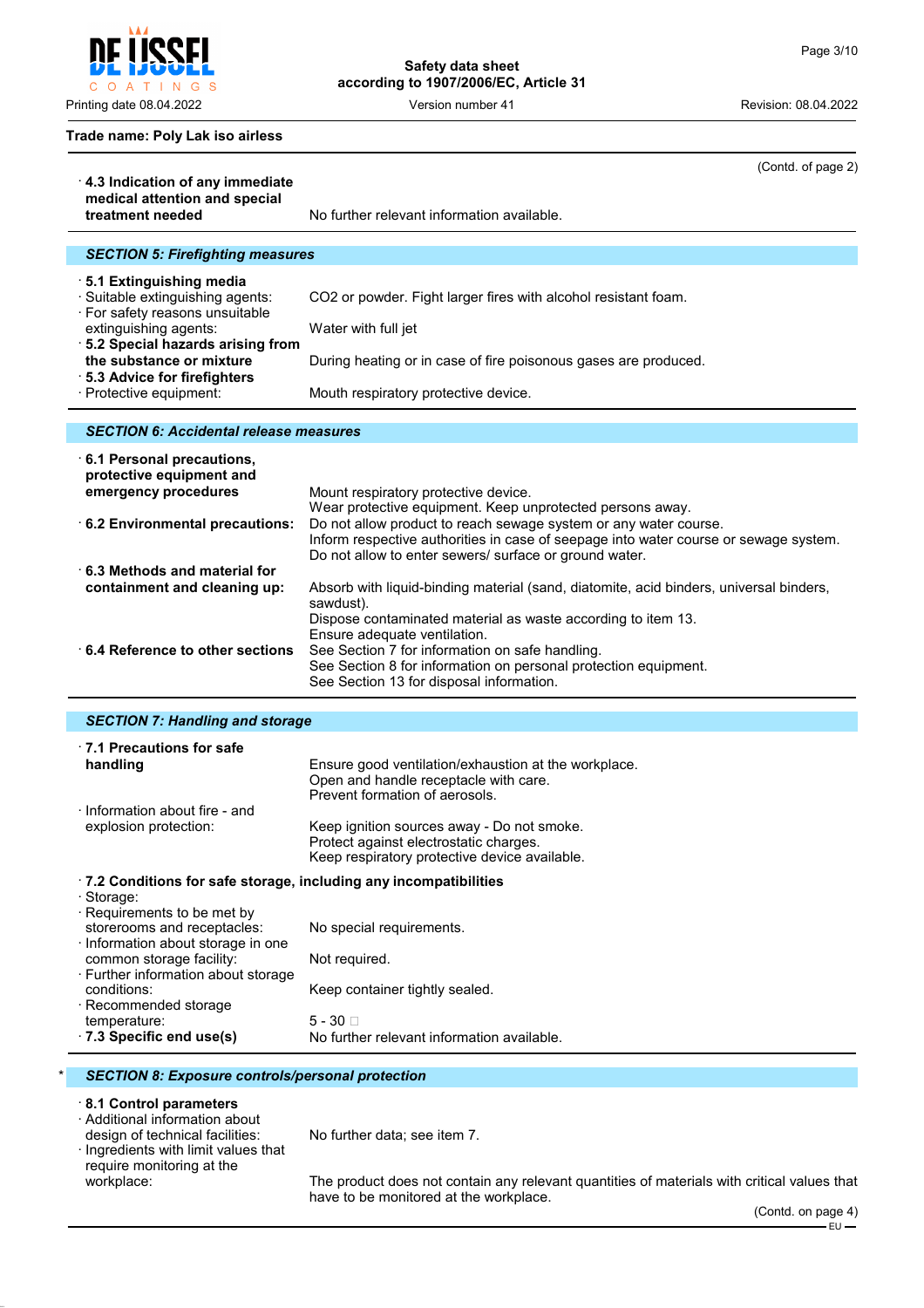eeci Į C O A T I N G S Printing date 08.04.2022 **Version number 41** Version number 41 Revision: 08.04.2022

**Safety data sheet according to 1907/2006/EC, Article 31**

#### **Trade name: Poly Lak iso airless**

|                                                                                                |                                                                                                                                                                                                         |                                                                    |                                                                                        | (Contd. of page 3) |
|------------------------------------------------------------------------------------------------|---------------------------------------------------------------------------------------------------------------------------------------------------------------------------------------------------------|--------------------------------------------------------------------|----------------------------------------------------------------------------------------|--------------------|
|                                                                                                | · DNEL (Derived No Effect Level) for workers                                                                                                                                                            |                                                                    |                                                                                        |                    |
| 100-42-5 styrene                                                                               |                                                                                                                                                                                                         |                                                                    |                                                                                        |                    |
| Dermal                                                                                         | Long-term - systemic effects, worker 406 mg/kg bw/day (Worker)                                                                                                                                          |                                                                    |                                                                                        |                    |
|                                                                                                | Inhalative Acute - systemic effects, worker                                                                                                                                                             | 289 mg/m <sup>3</sup> (Worker)                                     |                                                                                        |                    |
|                                                                                                | Acute - local effects, worker                                                                                                                                                                           | 306 mg/m <sup>3</sup> (Worker)                                     |                                                                                        |                    |
|                                                                                                | Long-term - systemic effects, worker 85 mg/m <sup>3</sup> (Worker)                                                                                                                                      |                                                                    |                                                                                        |                    |
|                                                                                                | 13463-67-7 titanium dioxide                                                                                                                                                                             |                                                                    |                                                                                        |                    |
|                                                                                                | Inhalative   Long-term - local effects, worker                                                                                                                                                          | 10 mg/m <sup>3</sup> (Worker)                                      |                                                                                        |                    |
|                                                                                                | 136-52-7 cobalt(II) 2-ethylhexanoate                                                                                                                                                                    |                                                                    |                                                                                        |                    |
|                                                                                                | Inhalative Long-term - local effects, worker                                                                                                                                                            | $0.235$ mg/m <sup>3</sup> (Worker)                                 |                                                                                        |                    |
|                                                                                                | 108-31-6 maleic anhydride                                                                                                                                                                               |                                                                    |                                                                                        |                    |
| Dermal                                                                                         | Acute - systemic effects, worker                                                                                                                                                                        |                                                                    | 0.04 mg/kg bw/day (Worker)                                                             |                    |
|                                                                                                | Acute - local effects, worker                                                                                                                                                                           | 0.04 µg/cm <sup>2</sup> (Worker)                                   |                                                                                        |                    |
|                                                                                                | Long-term - systemic effects, worker 0.04 mg/kg bw/day (Worker)                                                                                                                                         |                                                                    |                                                                                        |                    |
|                                                                                                | Long term - local effects, worker                                                                                                                                                                       | 0.04 µg/cm <sup>2</sup> (Worker)<br>0.8 mg/m <sup>3</sup> (Worker) |                                                                                        |                    |
|                                                                                                | Inhalative   Acute - systemic effects, worker<br>Acute - local effects, worker                                                                                                                          | 0.8 mg/m <sup>3</sup> (Worker)                                     |                                                                                        |                    |
|                                                                                                | Long-term - systemic effects, worker 0.4 mg/m <sup>3</sup> (Worker)                                                                                                                                     |                                                                    |                                                                                        |                    |
|                                                                                                | Long-term - local effects, worker                                                                                                                                                                       | 0.4 mg/m <sup>3</sup> (Worker)                                     |                                                                                        |                    |
|                                                                                                |                                                                                                                                                                                                         |                                                                    |                                                                                        |                    |
|                                                                                                | · DNEL (Derived No Effect Level) for the general population                                                                                                                                             |                                                                    |                                                                                        |                    |
| 100-42-5 styrene<br>Oral                                                                       |                                                                                                                                                                                                         |                                                                    | Long-term - systemic effects, general population 2.1 mg/kg bw/day (General population) |                    |
| Dermal                                                                                         |                                                                                                                                                                                                         |                                                                    | Long-term - systemic effects, general population 343 mg/kg bw/day (General population) |                    |
|                                                                                                | Inhalative   Acute - systemic effects, general population                                                                                                                                               |                                                                    | 174.25 mg/m <sup>3</sup> (General population)                                          |                    |
|                                                                                                | Acute - local effects, general population                                                                                                                                                               |                                                                    | 182.75 mg/m <sup>3</sup> (General population)                                          |                    |
|                                                                                                | Long-term - systemic effects, general population 10.2 mg/m <sup>3</sup> (General population)                                                                                                            |                                                                    |                                                                                        |                    |
|                                                                                                | 13463-67-7 titanium dioxide                                                                                                                                                                             |                                                                    |                                                                                        |                    |
| Oral                                                                                           |                                                                                                                                                                                                         |                                                                    | Long-term - systemic effects, general population 700 mg/kg bw/day (General population) |                    |
|                                                                                                | 136-52-7 cobalt(II) 2-ethylhexanoate                                                                                                                                                                    |                                                                    |                                                                                        |                    |
| Oral                                                                                           |                                                                                                                                                                                                         |                                                                    |                                                                                        |                    |
|                                                                                                | Long-term - systemic effects, general population 0.0558 mg/kg bw/day (General population)<br>Inhalative   Long-term - local effects, general population<br>0.037 mg/m <sup>3</sup> (General population) |                                                                    |                                                                                        |                    |
|                                                                                                | · PNEC (Predicted No Effect Concentration) values                                                                                                                                                       |                                                                    |                                                                                        |                    |
| 100-42-5 styrene                                                                               |                                                                                                                                                                                                         |                                                                    |                                                                                        |                    |
|                                                                                                | Aquatic compartment - freshwater                                                                                                                                                                        |                                                                    | 0.028 mg/l (Sediment freshwater)                                                       |                    |
|                                                                                                | Aquatic compartment - marine water                                                                                                                                                                      |                                                                    | 0.0028 mg/l (Marine water)                                                             |                    |
|                                                                                                | Aquatic compartment - water, intermittent releases 0.04 mg/l (Intermittent release water)                                                                                                               |                                                                    |                                                                                        |                    |
|                                                                                                | Aquatic compartment - sediment in freshwater                                                                                                                                                            |                                                                    | 0.0614 mg/kg sed dw (Sediment freshwater)                                              |                    |
|                                                                                                | Aquatic compartment - sediment in marine water                                                                                                                                                          |                                                                    | 0.0614 mg/kg sed dw (Sediment marine water)                                            |                    |
|                                                                                                | Terrestrial compartment - soil                                                                                                                                                                          |                                                                    | 0.2 mg/kg dw (Soil)                                                                    |                    |
|                                                                                                | Sewage treatment plant                                                                                                                                                                                  | $5$ mg/l (stp)                                                     |                                                                                        |                    |
| 13463-67-7 titanium dioxide                                                                    |                                                                                                                                                                                                         |                                                                    |                                                                                        |                    |
|                                                                                                | Aquatic compartment - freshwater                                                                                                                                                                        |                                                                    | 0.127 mg/l (Freshwater)                                                                |                    |
| Aquatic compartment - marine water                                                             |                                                                                                                                                                                                         |                                                                    | 1 mg/l (Marine water)                                                                  |                    |
|                                                                                                | Aquatic compartment - water, intermittent releases                                                                                                                                                      |                                                                    | 0.61 mg/l (Intermittent release water)                                                 |                    |
|                                                                                                | Aquatic compartment - sediment in freshwater<br>1,000 mg/kg sed dw (Sediment freshwater)                                                                                                                |                                                                    |                                                                                        |                    |
|                                                                                                | Aquatic compartment - sediment in marine water<br>100 mg/kg sed dw (Sediment marine water)                                                                                                              |                                                                    |                                                                                        |                    |
|                                                                                                | Terrestrial compartment - soil                                                                                                                                                                          |                                                                    | 100 mg/kg dw (Soil)                                                                    |                    |
|                                                                                                | Oral secondary poisoning                                                                                                                                                                                |                                                                    | 1,667 mg/kg food (Food sec poisoning)                                                  |                    |
|                                                                                                | 136-52-7 cobalt(II) 2-ethylhexanoate                                                                                                                                                                    |                                                                    |                                                                                        |                    |
|                                                                                                | Aquatic compartment - freshwater                                                                                                                                                                        |                                                                    | 0.00149 mg/l (Freshwater)                                                              |                    |
|                                                                                                | $0.0069$ mg/l (Marine water) ((Co))<br>Aquatic compartment - marine water                                                                                                                               |                                                                    |                                                                                        |                    |
| 27.8 mg/kg sed dw (Sediment freshwater) ((Co))<br>Aquatic compartment - sediment in freshwater |                                                                                                                                                                                                         |                                                                    |                                                                                        |                    |
| Aquatic compartment - sediment in marine water                                                 |                                                                                                                                                                                                         |                                                                    | 17.8 mg/kg sed dw (Sediment marine water)                                              |                    |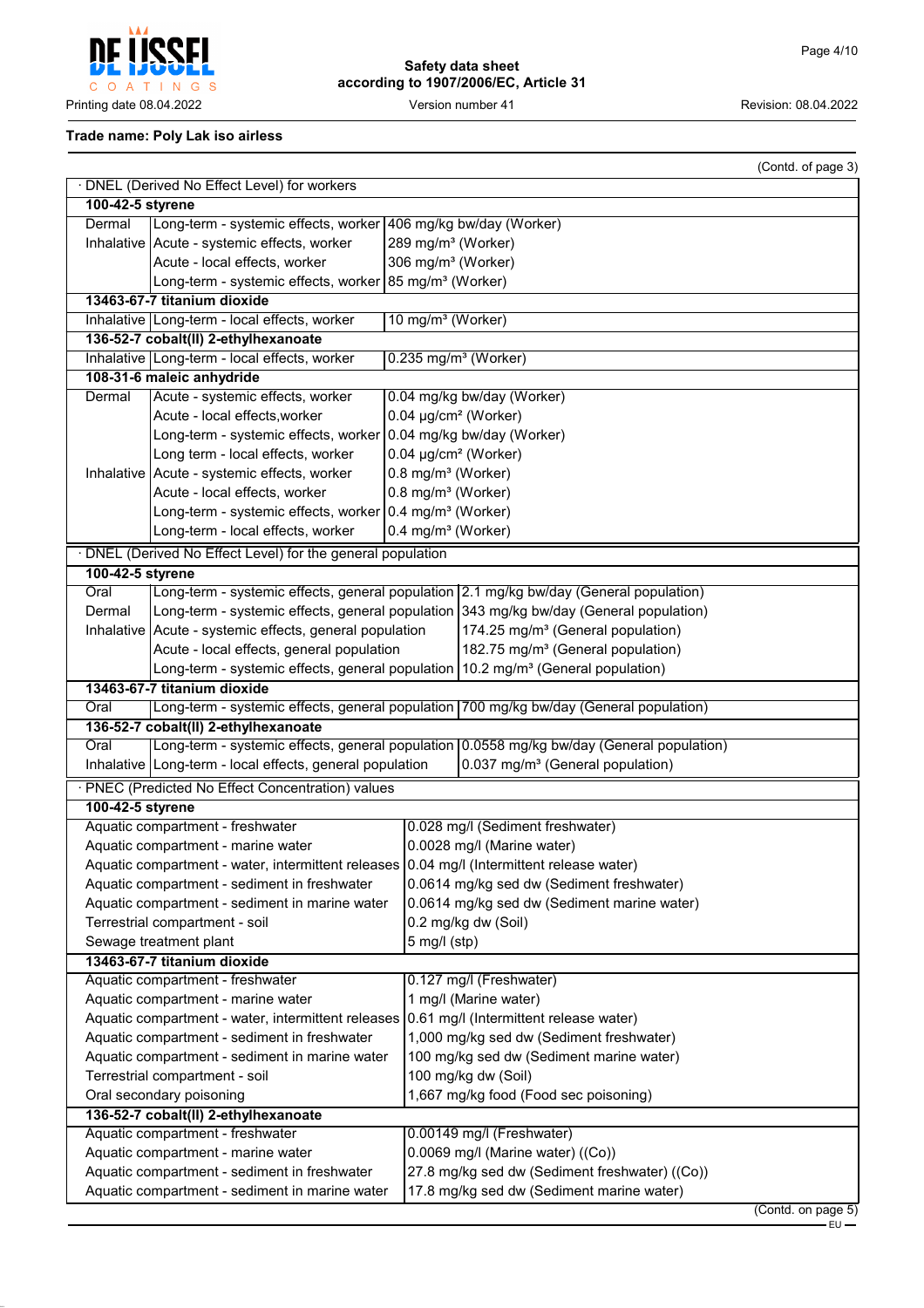

**Safety data sheet according to 1907/2006/EC, Article 31**

## **Trade name: Poly Lak iso airless**

|                                                                                                                                |                                                                                                                                                                                                                                                                                                                                                                                                                                                                                                                       | (Contd. of page 4)                                                                                                                                                                                                                                                                                                                                                                                                |
|--------------------------------------------------------------------------------------------------------------------------------|-----------------------------------------------------------------------------------------------------------------------------------------------------------------------------------------------------------------------------------------------------------------------------------------------------------------------------------------------------------------------------------------------------------------------------------------------------------------------------------------------------------------------|-------------------------------------------------------------------------------------------------------------------------------------------------------------------------------------------------------------------------------------------------------------------------------------------------------------------------------------------------------------------------------------------------------------------|
| Terrestrial compartment - soil                                                                                                 |                                                                                                                                                                                                                                                                                                                                                                                                                                                                                                                       | 23.1 mg/kg dw (Soil) ((CoH))                                                                                                                                                                                                                                                                                                                                                                                      |
| Sewage treatment plant                                                                                                         |                                                                                                                                                                                                                                                                                                                                                                                                                                                                                                                       | 1.08 mg/l (stp) ((Co))                                                                                                                                                                                                                                                                                                                                                                                            |
| 108-31-6 maleic anhydride                                                                                                      |                                                                                                                                                                                                                                                                                                                                                                                                                                                                                                                       |                                                                                                                                                                                                                                                                                                                                                                                                                   |
| Aquatic compartment - freshwater                                                                                               |                                                                                                                                                                                                                                                                                                                                                                                                                                                                                                                       | 0.04281 mg/l (Freshwater)                                                                                                                                                                                                                                                                                                                                                                                         |
| Aquatic compartment - marine water                                                                                             |                                                                                                                                                                                                                                                                                                                                                                                                                                                                                                                       | 0.004281 mg/l (Marine water)                                                                                                                                                                                                                                                                                                                                                                                      |
| Aquatic compartment - water, intermittent releases                                                                             |                                                                                                                                                                                                                                                                                                                                                                                                                                                                                                                       | 0.4281 mg/l (Intermittent release water)                                                                                                                                                                                                                                                                                                                                                                          |
| Aquatic compartment - sediment in freshwater                                                                                   |                                                                                                                                                                                                                                                                                                                                                                                                                                                                                                                       | 0.334 mg/kg sed dw (Sediment freshwater)                                                                                                                                                                                                                                                                                                                                                                          |
| Aquatic compartment - sediment in marine water                                                                                 |                                                                                                                                                                                                                                                                                                                                                                                                                                                                                                                       | 0.0334 mg/kg sed dw (Sediment marine water)                                                                                                                                                                                                                                                                                                                                                                       |
| Terrestrial compartment - soil                                                                                                 |                                                                                                                                                                                                                                                                                                                                                                                                                                                                                                                       | 0.0415 mg/kg dw (Soil)                                                                                                                                                                                                                                                                                                                                                                                            |
| · Additional information:                                                                                                      |                                                                                                                                                                                                                                                                                                                                                                                                                                                                                                                       | The lists valid during the making were used as basis.                                                                                                                                                                                                                                                                                                                                                             |
| 8.2 Exposure controls<br>· Personal protective equipment:<br>General protective and hygienic<br>measures:                      |                                                                                                                                                                                                                                                                                                                                                                                                                                                                                                                       | Keep away from foodstuffs, beverages and feed.<br>Immediately remove all soiled and contaminated clothing<br>Wash hands before breaks and at the end of work.<br>Store protective clothing separately.<br>Avoid contact with the eyes and skin.                                                                                                                                                                   |
| · Respiratory protection:                                                                                                      |                                                                                                                                                                                                                                                                                                                                                                                                                                                                                                                       | In case of brief exposure or low pollution use respiratory filter device. In case of<br>intensive or longer exposure use self-contained respiratory protective device.                                                                                                                                                                                                                                            |
| · Protection of hands:                                                                                                         | Protective gloves                                                                                                                                                                                                                                                                                                                                                                                                                                                                                                     | The glove material has to be impermeable and resistant to the product/ the substance/                                                                                                                                                                                                                                                                                                                             |
| · Material of gloves                                                                                                           | the preparation.<br>diffusion and the degradation<br>Butyl rubber, BR<br>Fluorocarbon rubber (Viton)                                                                                                                                                                                                                                                                                                                                                                                                                  | Due to missing tests no recommendation to the glove material can be given for the<br>product/ the preparation/ the chemical mixture.<br>Selection of the glove material on consideration of the penetration times, rates of<br>The selection of the suitable gloves does not only depend on the material, but also on<br>further marks of quality and varies from manufacturer to manufacturer. As the product is |
| · Penetration time of glove material                                                                                           | a preparation of several substances, the resistance of the glove material can not be<br>calculated in advance and has therefore to be checked prior to the application.<br>Recommended thickness of the material: $\geq 0.3$ mm<br>The exact break trough time has to be found out by the manufacturer of the protective<br>gloves and has to be observed.<br>For the mixture of chemicals mentioned below the penetration time has to be at least<br>480 minutes (Permeation according to EN 16523-1:2015: Level 6). |                                                                                                                                                                                                                                                                                                                                                                                                                   |
| · For the permanent contact gloves<br>made of the following materials are<br>suitable:<br>· As protection from splashes gloves | Butyl rubber, BR<br>Fluorocarbon rubber (Viton)                                                                                                                                                                                                                                                                                                                                                                                                                                                                       |                                                                                                                                                                                                                                                                                                                                                                                                                   |
| made of the following materials are<br>suitable:<br>· Not suitable are gloves made of<br>the following materials:              | Nitrile rubber, NBR<br>Leather gloves                                                                                                                                                                                                                                                                                                                                                                                                                                                                                 |                                                                                                                                                                                                                                                                                                                                                                                                                   |
| · Eye protection:                                                                                                              | Strong material gloves<br>Tightly sealed goggles                                                                                                                                                                                                                                                                                                                                                                                                                                                                      |                                                                                                                                                                                                                                                                                                                                                                                                                   |
| <b>SECTION 9: Physical and chemical properties</b>                                                                             |                                                                                                                                                                                                                                                                                                                                                                                                                                                                                                                       |                                                                                                                                                                                                                                                                                                                                                                                                                   |

|                       | 9.1 Information on basic physical and chemical properties |                |
|-----------------------|-----------------------------------------------------------|----------------|
| · General Information |                                                           |                |
| · Appearance:         |                                                           |                |
| Form:                 | Fluid                                                     |                |
| Colour:               | According to product specification                        |                |
| · Odour:              | Characteristic                                            |                |
| Odour threshold:      | Not determined.                                           |                |
| · pH-value at 20 °C:  |                                                           |                |
|                       |                                                           | (Contdonposee) |

(Contd. on page 6)

EU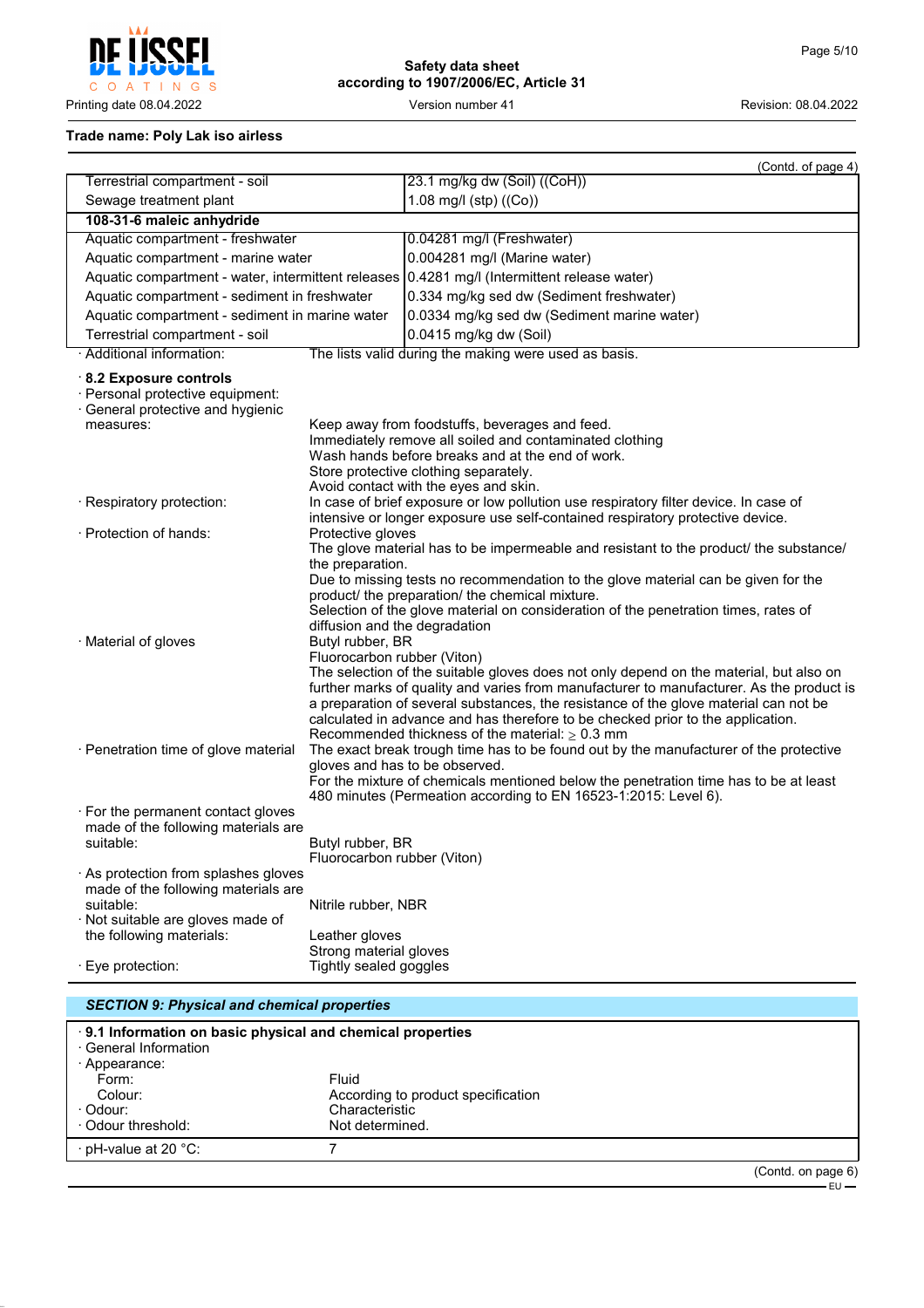$\mathsf{C}$  $\circ$ A T INGS

# **Safety data sheet according to 1907/2006/EC, Article 31**

Printing date 08.04.2022 Version number 41 Revision: 08.04.2022

#### **Trade name: Poly Lak iso airless**

|                                                                                                         | (Contd. of page 5)                                                                                        |
|---------------------------------------------------------------------------------------------------------|-----------------------------------------------------------------------------------------------------------|
| Change in condition<br>Melting point/freezing point:<br>Initial boiling point and boiling range: 145 °C | Undetermined.                                                                                             |
| · Flash point:                                                                                          | 31 °C (Pensky Martens, ASTM D93)                                                                          |
| · Flammability (solid, gas):                                                                            | Not applicable.                                                                                           |
| · Ignition temperature:                                                                                 | 480 °C                                                                                                    |
| · Decomposition temperature:                                                                            | Not determined.                                                                                           |
| · Auto-ignition temperature:                                                                            | Product is not selfigniting.                                                                              |
| · Explosive properties:                                                                                 | Product is not explosive. However, formation of explosive air/vapour mixtures are<br>possible.            |
| Explosion limits:<br>Lower:<br>Upper:                                                                   | 1.2 Vol %<br>8.9 Vol %                                                                                    |
| · Vapour pressure at 20 °C:                                                                             | 6 <sub>hPa</sub>                                                                                          |
| · Density at 20 °C:<br>· Relative density<br>· Vapour density<br>· Evaporation rate                     | 1.109 g/cm <sup>3</sup> (DIN 51757, ASTM D 1298)<br>Not determined.<br>Not determined.<br>Not determined. |
| · Solubility in / Miscibility with<br>water:                                                            | Not miscible or difficult to mix.                                                                         |
| · Partition coefficient: n-octanol/water:                                                               | Not determined.                                                                                           |
| · Viscosity:<br>Dynamic at 20 °C:<br>Kinematic at 40 $°C$ :                                             | 1,300 - 1,750 mPas (Brookfield, ASTM D1544)<br>$1,050 - 1,460$ mm <sup>2</sup> /s                         |
| Solvent content:<br>Organic solvents:<br>VOC (2004/42/EC):                                              | 40.5%<br>40.54 %                                                                                          |
| Solids content:                                                                                         | 59.4 %                                                                                                    |
| $\cdot$ 9.2 Other information                                                                           | No further relevant information available.                                                                |

## *SECTION 10: Stability and reactivity*

| 10.1 Reactivity<br>10.2 Chemical stability<br>· Thermal decomposition / | No further relevant information available.            |
|-------------------------------------------------------------------------|-------------------------------------------------------|
| conditions to be avoided:                                               | No decomposition if used according to specifications. |
| 10.3 Possibility of hazardous                                           |                                                       |
| reactions                                                               | No dangerous reactions known.                         |
| 10.4 Conditions to avoid                                                | No further relevant information available.            |
| 10.5 Incompatible materials:                                            | No further relevant information available.            |
| ⋅ 10.6 Hazardous decomposition                                          |                                                       |
| products:                                                               | No dangerous decomposition products known.            |

#### **SECTION 11: Toxicological information**

· **11.1 Information on toxicological effects**

· Acute toxicity Based on available data, the classification criteria are not met.

|                  |  | · LD/LC50 values relevant for classification: |       |                |  |                    |
|------------------|--|-----------------------------------------------|-------|----------------|--|--------------------|
| ⋅ Components     |  | Type                                          | Value | <b>Species</b> |  |                    |
| 100-42-5 styrene |  |                                               |       |                |  |                    |
| Oral             |  | LD50 5,000 mg/kg (Rat)                        |       |                |  |                    |
|                  |  | 13463-67-7 titanium dioxide                   |       |                |  |                    |
| Oral             |  | $ LD50  > 20,000$ mg/kg (Rat)                 |       |                |  |                    |
|                  |  | Dermal $ LD50  > 10,000$ mg/kg (Rabbit)       |       |                |  |                    |
|                  |  |                                               |       |                |  | (Contd. on page 7) |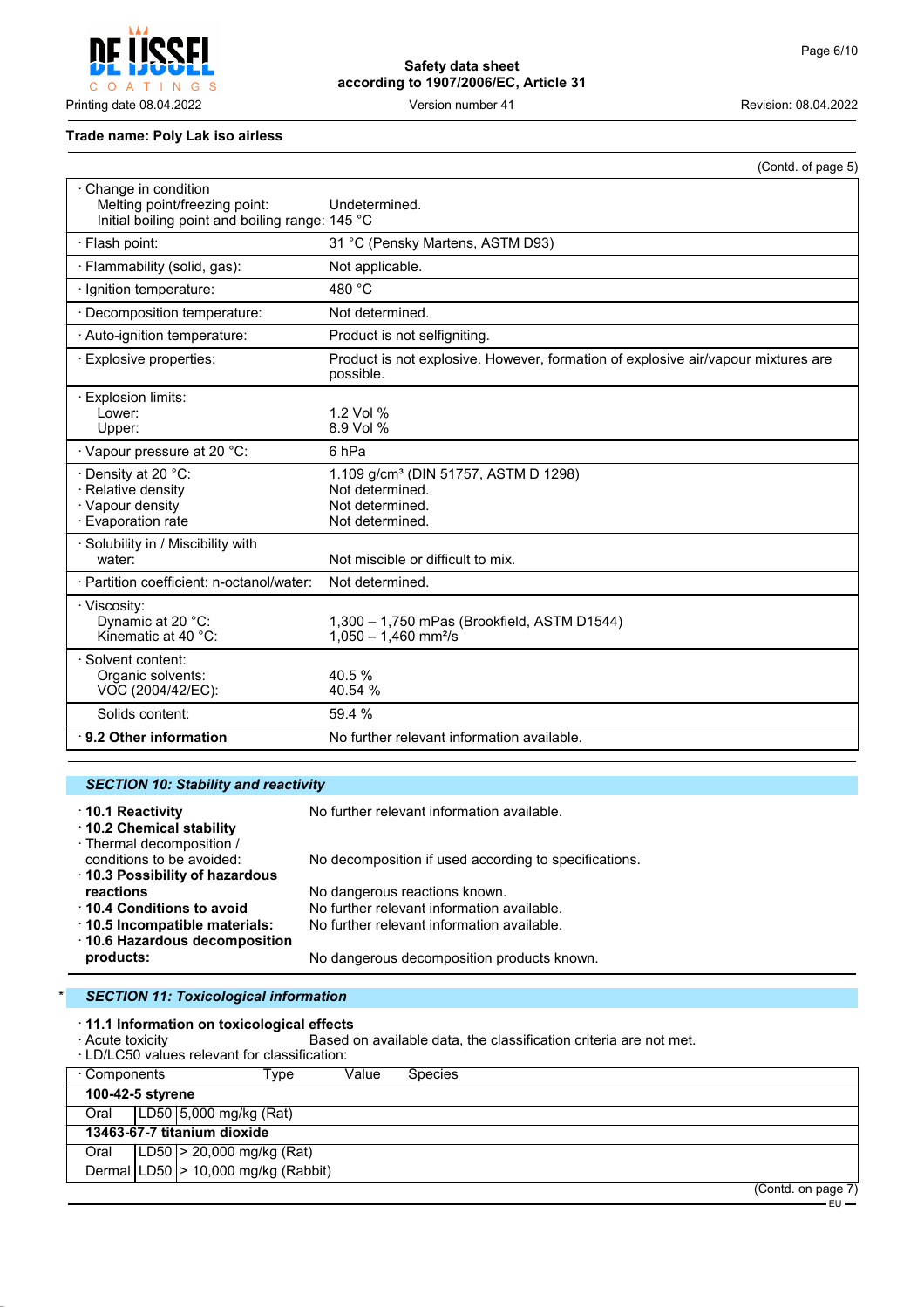$\mathsf C$ O A T I N G S

**Safety data sheet according to 1907/2006/EC, Article 31**

Printing date 08.04.2022 Version number 41 Revision: 08.04.2022

#### **Trade name: Poly Lak iso airless**

|                                                                   | (Contd. o <u>f page 6)</u>                                                                                    |  |  |
|-------------------------------------------------------------------|---------------------------------------------------------------------------------------------------------------|--|--|
| 108-31-6 maleic anhydride                                         |                                                                                                               |  |  |
| LD50 400 mg/kg (Rat)<br>Oral                                      |                                                                                                               |  |  |
| Dermal LD50 2,620 mg/kg (Rabbit)                                  |                                                                                                               |  |  |
| · Primary irritant effect:                                        |                                                                                                               |  |  |
| · Skin corrosion/irritation                                       | Causes skin irritation.                                                                                       |  |  |
| · Serious eye damage/irritation                                   | Causes serious eye irritation.                                                                                |  |  |
| · Respiratory or skin sensitisation                               | May cause an allergic skin reaction.                                                                          |  |  |
| · Additional toxicological information:                           |                                                                                                               |  |  |
|                                                                   | · CMR effects (carcinogenity, mutagenicity and toxicity for reproduction)                                     |  |  |
| · Germ cell mutagenicity                                          | Based on available data, the classification criteria are not met.                                             |  |  |
| · Carcinogenicity                                                 | Based on available data, the classification criteria are not met.                                             |  |  |
| · Reproductive toxicity                                           | Suspected of damaging the unborn child.                                                                       |  |  |
| · STOT-single exposure                                            | May cause respiratory irritation.                                                                             |  |  |
| STOT-repeated exposure                                            | Causes damage to the hearing organs through prolonged or repeated exposure. Route<br>of exposure: Inhalation. |  |  |
| · Aspiration hazard                                               | Based on available data, the classification criteria are not met.                                             |  |  |
| <b>SECTION 12: Ecological information</b>                         |                                                                                                               |  |  |
|                                                                   |                                                                                                               |  |  |
| $\cdot$ 12.1 Toxicity                                             |                                                                                                               |  |  |
| No further relevant information available.<br>· Aquatic toxicity: |                                                                                                               |  |  |
| · Type of test Effective concentration Method<br>Assessment       |                                                                                                               |  |  |
| 100-42-5 styrene                                                  |                                                                                                               |  |  |
| Oral<br>EC50                                                      | 5.1 mg/l (Daphnia magna)                                                                                      |  |  |
| Inhalative II C50/4 h<br>$24 \text{ mol}$ (Rat)                   |                                                                                                               |  |  |

|                                         | Inhalative $ LG50/4 h $ 24 mg/l (Rat) |                                         |                                                                                                                                                       |  |  |
|-----------------------------------------|---------------------------------------|-----------------------------------------|-------------------------------------------------------------------------------------------------------------------------------------------------------|--|--|
|                                         |                                       | LC50/96 h 25 mg/l (Lepomis macrochirus) |                                                                                                                                                       |  |  |
|                                         | 108-31-6 maleic anhydride             |                                         |                                                                                                                                                       |  |  |
| Oral                                    | EC50                                  | 84 mg/l (Daphnia magna)                 |                                                                                                                                                       |  |  |
|                                         |                                       | 29 mg/l (Desmodesmus subspicatus)       |                                                                                                                                                       |  |  |
|                                         |                                       |                                         | Inhalative   LC50/96 h   138 mg/l (Lepomis macrochirus)                                                                                               |  |  |
| $\cdot$ 12.2 Persistence and            |                                       |                                         |                                                                                                                                                       |  |  |
| degradability                           |                                       |                                         | No further relevant information available.                                                                                                            |  |  |
| $\cdot$ 12.3 Bioaccumulative potential  |                                       |                                         | No further relevant information available.                                                                                                            |  |  |
| $\cdot$ 12.4 Mobility in soil           |                                       |                                         | No further relevant information available.                                                                                                            |  |  |
| · Ecotoxical effects:                   |                                       |                                         |                                                                                                                                                       |  |  |
| · Remark:                               |                                       |                                         | Harmful to fish                                                                                                                                       |  |  |
| · Additional ecological information:    |                                       |                                         |                                                                                                                                                       |  |  |
| · General notes:                        |                                       |                                         | Water hazard class 2 (German Regulation) (Self-assessment): hazardous for water                                                                       |  |  |
|                                         |                                       |                                         | Do not allow product to reach ground water, water course or sewage system.<br>Danger to drinking water if even small quantities leak into the ground. |  |  |
|                                         |                                       |                                         | Harmful to aquatic organisms                                                                                                                          |  |  |
| 12.5 Results of PBT and vPvB assessment |                                       |                                         |                                                                                                                                                       |  |  |
| $\cdot$ PBT:                            |                                       |                                         | Not applicable.                                                                                                                                       |  |  |
| $\cdot$ vPvB:                           |                                       |                                         | Not applicable.                                                                                                                                       |  |  |
| 12.6 Other adverse effects              |                                       |                                         | No further relevant information available.                                                                                                            |  |  |

#### *SECTION 13: Disposal considerations*

# · **13.1 Waste treatment methods**

Must not be disposed together with household garbage. Do not allow product to reach sewage system.

|                 | · European waste cataloque                                                                                                                                     |
|-----------------|----------------------------------------------------------------------------------------------------------------------------------------------------------------|
| 08 00 00        | WASTES FROM THE MANUFACTURE, FORMULATION, SUPPLY AND USE (MFSU) OF COATINGS<br>(PAINTS, VARNISHES AND VITREOUS ENAMELS), ADHESIVES, SEALANTS AND PRINTING INKS |
| 08 01 00        | wastes from MFSU and removal of paint and varnish                                                                                                              |
| 08 01 11*       | waste paint and varnish containing organic solvents or other hazardous substances                                                                              |
| HP3             | l Flammable                                                                                                                                                    |
| HP4             | Irritant - skin irritation and eye damage                                                                                                                      |
| HP <sub>5</sub> | Specific Target Organ Toxicity (STOT)/Aspiration Toxicity                                                                                                      |
| HP7             | Carcinogenic                                                                                                                                                   |

(Contd. on page 8) – EU –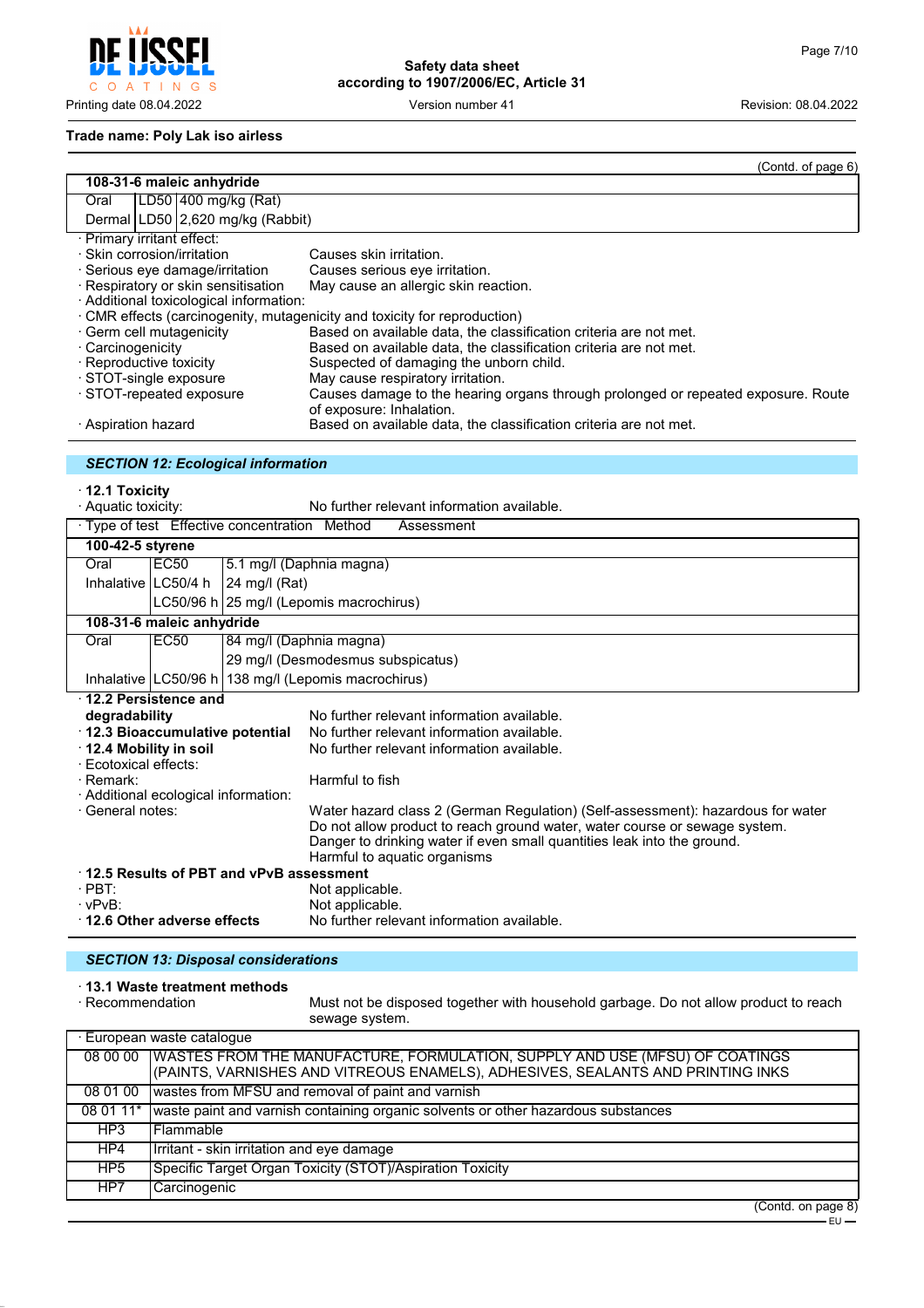**Safety data sheet according to 1907/2006/EC, Article 31**

Printing date 08.04.2022 Version number 41 Revision: 08.04.2022

#### **Trade name: Poly Lak iso airless**

INGS

|             | 'Contd.<br>$\rightarrow$<br>O1<br>nagr |
|-------------|----------------------------------------|
| <b>HP10</b> | oxic for reproduction!                 |
| HP14        | -<br>Ecotoxic                          |

· Uncleaned packaging:

 $T$ 

 $\circ$  $\overline{A}$ 

Disposal must be made according to official regulations.

| <b>SECTION 14: Transport information</b>                                                                                  |                                                                                                                        |
|---------------------------------------------------------------------------------------------------------------------------|------------------------------------------------------------------------------------------------------------------------|
| 14.1 UN-Number<br>· ADR/RID/ADN, IMDG, IATA                                                                               | UN1263                                                                                                                 |
| 14.2 UN proper shipping name<br>· ADR/RID/ADN<br>· IMDG, IATA                                                             | 1263 PAINT<br><b>PAINT</b>                                                                                             |
| 14.3 Transport hazard class(es)                                                                                           |                                                                                                                        |
| · ADR/RID/ADN<br>· Class<br>∴Label                                                                                        | 3 (F1) Flammable liquids.<br>_________________                                                                         |
| · IMDG, IATA<br>· Class<br>· Label                                                                                        | 3 Flammable liquids.<br>3                                                                                              |
| 14.4 Packing group<br>· ADR/RID/ADN, IMDG, IATA                                                                           | Ш                                                                                                                      |
| ⋅14.5 Environmental hazards:<br>· Marine pollutant:                                                                       | <b>No</b>                                                                                                              |
| 14.6 Special precautions for user<br>· Hazard identification number (Kemler code):<br>· EMS Number:<br>· Stowage Category | Warning: Flammable liquids.<br>30<br>$F-E, S-E$<br>A                                                                   |
| 14.7 Transport in bulk according to Annex II of Marpol<br>and the IBC Code                                                | Not applicable.                                                                                                        |
| · Transport/Additional information:                                                                                       |                                                                                                                        |
| · ADR/RID/ADN<br>· Limited quantities (LQ)<br>· Excepted quantities (EQ)                                                  | 5L<br>Code: E1<br>Maximum net quantity per inner packaging: 30 ml<br>Maximum net quantity per outer packaging: 1000 ml |
| · Transport category<br>· Tunnel restriction code<br>· Remarks:                                                           | 3<br>D/F<br>In packsize up to 450 liter exempt from ADR according ADR<br>2.2.3.1.5.                                    |
| · IMDG<br>· Limited quantities (LQ)<br>$\cdot$ Excepted quantities (EQ)                                                   | 5L<br>Code: E1<br>Maximum net quantity per inner packaging: 30 ml<br>Maximum net quantity per outer packaging: 1000 ml |
| $\cdot$ Remarks:                                                                                                          | In packaging up to 30 litres excempt according to IMDG 2.3.2.5.                                                        |
| · UN "Model Regulation":                                                                                                  | UN 1263 PAINT, 3, III                                                                                                  |

#### \* *SECTION 15: Regulatory information*

#### · **15.1 Safety, health and environmental regulations/legislation specific for the substance or mixture**

· Directive 2012/18/EU

· Named dangerous substances -

ANNEX I THE SECTE IN NONE Of the ingredients is listed.<br>
Seveso category The SECTLAMMABLE LIQUIDS P5c FLAMMABLE LIQUIDS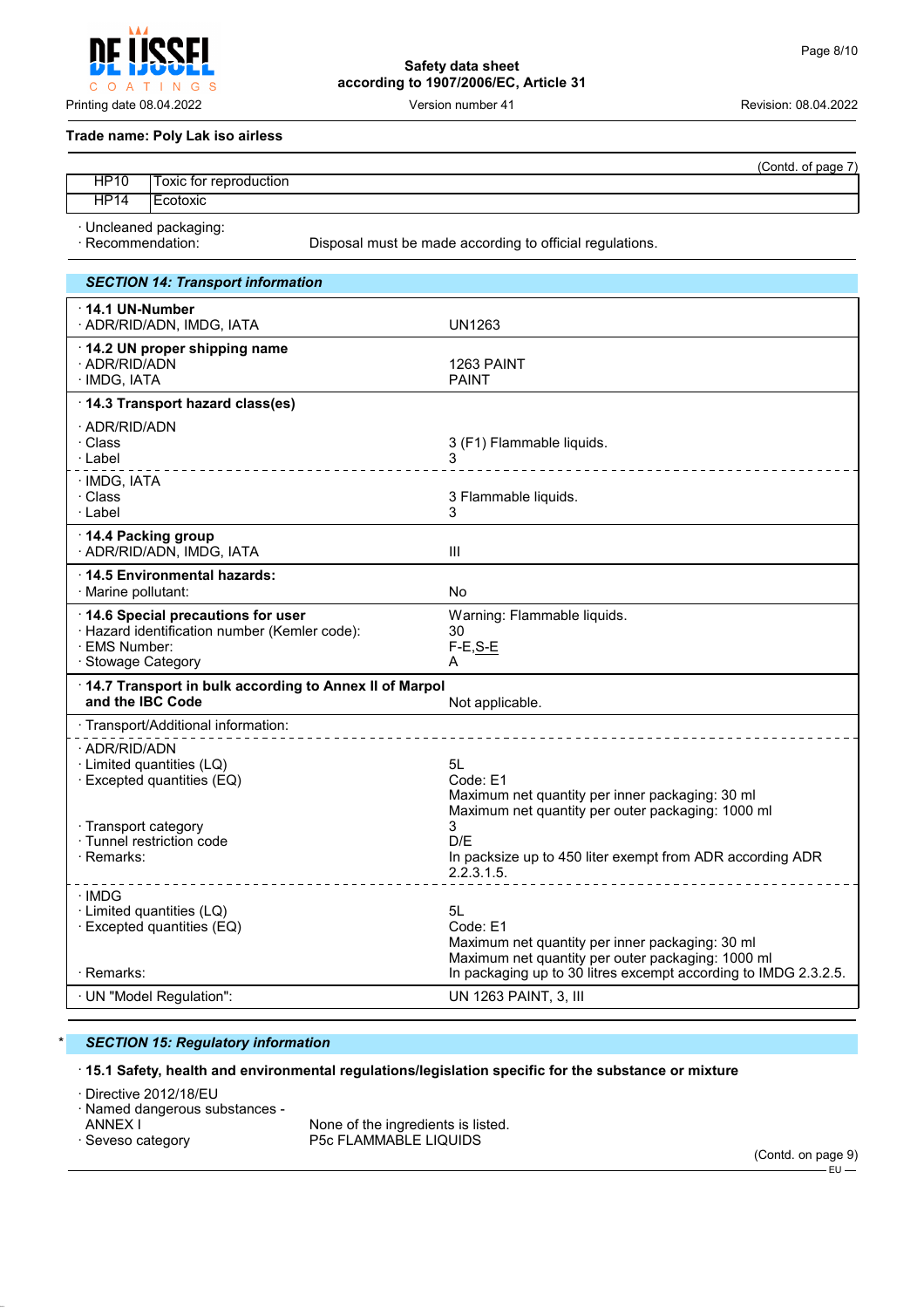O A T I N G S

Printing date 08.04.2022 **Version number 41** Version number 41 Revision: 08.04.2022

 $\mathsf{C}$ 

## **Safety data sheet according to 1907/2006/EC, Article 31**

#### **Trade name: Poly Lak iso airless**

|                                                                                                                  |                                                                       | (Contd. of page 8)                                                                                                          |
|------------------------------------------------------------------------------------------------------------------|-----------------------------------------------------------------------|-----------------------------------------------------------------------------------------------------------------------------|
| · Qualifying quantity (tonnes) for the                                                                           |                                                                       |                                                                                                                             |
| application of lower-tier<br>requirements                                                                        | $5,000$ t                                                             |                                                                                                                             |
| Qualifying quantity (tonnes) for the                                                                             |                                                                       |                                                                                                                             |
| application of upper-tier                                                                                        |                                                                       |                                                                                                                             |
| requirements<br>· REGULATION (EC) No 1907/2006                                                                   | 50,000 t                                                              |                                                                                                                             |
| <b>ANNEX XVII</b>                                                                                                | Conditions of restriction: 3                                          |                                                                                                                             |
|                                                                                                                  |                                                                       | · DIRECTIVE 2011/65/EU on the restriction of the use of certain hazardous substances in electrical and electronic equipment |
| – Annex II                                                                                                       |                                                                       |                                                                                                                             |
| None of the ingredients is listed.                                                                               |                                                                       |                                                                                                                             |
| · REGULATION (EU) 2019/1148                                                                                      |                                                                       | · Annex I - RESTRICTED EXPLOSIVES PRECURSORS (Upper limit value for the purpose of licensing under Article 5(3))            |
| None of the ingredients is listed.                                                                               |                                                                       |                                                                                                                             |
|                                                                                                                  |                                                                       |                                                                                                                             |
| · Annex II - REPORTABLE EXPLOSIVES PRECURSORS                                                                    |                                                                       |                                                                                                                             |
| None of the ingredients is listed.                                                                               |                                                                       |                                                                                                                             |
| · Regulation (EC) No 273/2004 on drug precursors                                                                 |                                                                       |                                                                                                                             |
| None of the ingredients is listed.                                                                               |                                                                       |                                                                                                                             |
| drug precursors                                                                                                  |                                                                       | · Regulation (EC) No 111/2005 laying down rules for the monitoring of trade between the Community and third countries in    |
| None of the ingredients is listed.                                                                               |                                                                       |                                                                                                                             |
| · National regulations:                                                                                          |                                                                       |                                                                                                                             |
|                                                                                                                  |                                                                       |                                                                                                                             |
| · Technical instructions (air):                                                                                  | Share in %<br>Class                                                   |                                                                                                                             |
|                                                                                                                  | NΚ<br>40.5                                                            |                                                                                                                             |
| 15.2 Chemical safety                                                                                             |                                                                       |                                                                                                                             |
| assessment:                                                                                                      |                                                                       | A Chemical Safety Assessment has not been carried out.                                                                      |
|                                                                                                                  |                                                                       |                                                                                                                             |
| <b>SECTION 16: Other information</b>                                                                             |                                                                       |                                                                                                                             |
|                                                                                                                  |                                                                       | This information is based on our present knowledge. However, this shall not constitute a guarantee for any specific product |
| features and shall not establish a legally valid contractual relationship.                                       |                                                                       |                                                                                                                             |
| · Relevant phrases                                                                                               | H226<br>Flammable liquid and vapour.                                  |                                                                                                                             |
|                                                                                                                  | H302<br>Harmful if swallowed.                                         |                                                                                                                             |
|                                                                                                                  | H304<br>H314                                                          | May be fatal if swallowed and enters airways.<br>Causes severe skin burns and eye damage.                                   |
|                                                                                                                  | H315<br>Causes skin irritation.                                       |                                                                                                                             |
|                                                                                                                  | H317                                                                  | May cause an allergic skin reaction.                                                                                        |
|                                                                                                                  | H319<br>Causes serious eye irritation.<br>Harmful if inhaled.<br>H332 |                                                                                                                             |
|                                                                                                                  | H334                                                                  | May cause allergy or asthma symptoms or breathing difficulties if inhaled.                                                  |
|                                                                                                                  | H335<br>May cause respiratory irritation.                             |                                                                                                                             |
|                                                                                                                  | H351<br>Suspected of causing cancer.                                  |                                                                                                                             |
|                                                                                                                  | H361d                                                                 | H360Fd May damage fertility. Suspected of damaging the unborn child.<br>Suspected of damaging the unborn child.             |
|                                                                                                                  | H372                                                                  | Causes damage to organs through prolonged or repeated exposure.                                                             |
|                                                                                                                  | H400<br>Very toxic to aquatic life.                                   |                                                                                                                             |
|                                                                                                                  | H412                                                                  | Harmful to aquatic life with long lasting effects.                                                                          |
| · Classification according to<br>Regulation (EC) No 1272/2008                                                    |                                                                       | The classification of the mixture is generally based on the calculation method using                                        |
|                                                                                                                  |                                                                       | substance data according to Regulation (EC) No 1272/2008.                                                                   |
| Flammable liquids                                                                                                |                                                                       | On basis of test data                                                                                                       |
| Skin corrosion/irritation                                                                                        |                                                                       | The classification of the mixture is generally based on the                                                                 |
| Serious eye damage/eye irritation<br>Skin sensitisation                                                          |                                                                       | calculation method using substance data according to<br>Regulation (EC) No 1272/2008.                                       |
| Reproductive toxicity                                                                                            |                                                                       |                                                                                                                             |
| Specific target organ toxicity (single exposure)                                                                 |                                                                       |                                                                                                                             |
| Specific target organ toxicity (repeated exposure)<br>Hazardous to the aquatic environment - long-term (chronic) |                                                                       |                                                                                                                             |

· Contact: Saïda El Asjadi, tel: +31 182 372177, e-mail: safety@de-ijssel-coatings.nl